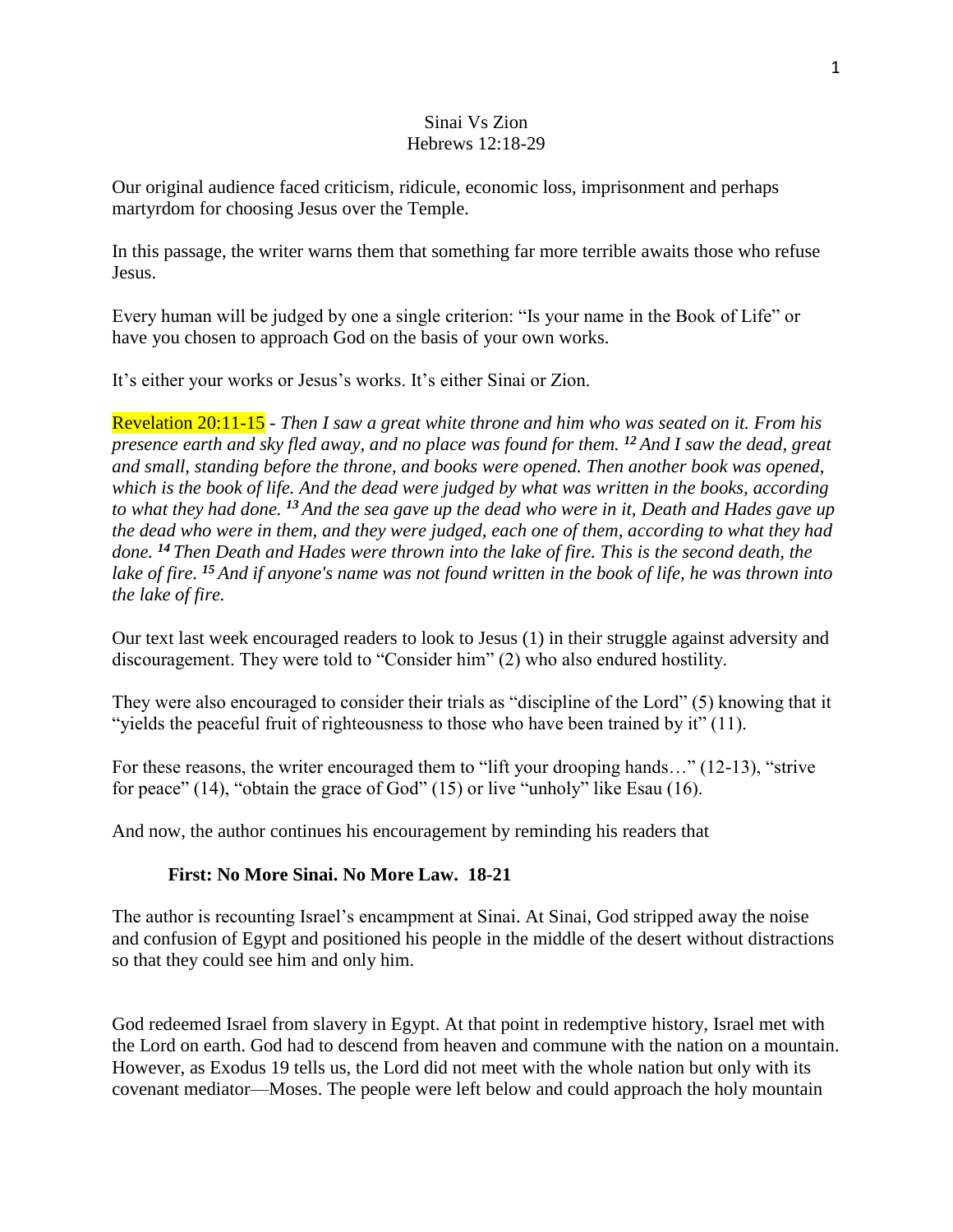only after a period of cleansing. Even then, barriers were set up to keep anyone who was even potentially unclean from touching the mountain and causing the holiness of God to break forth and destroy the camp (vv. 10–15).

And what did they see or hear?

Exodus 19:10-13a & 16-25 – *<sup>13</sup>the LORD said to Moses, "Go to the people and consecrate them today and tomorrow, and let them wash their garments <sup>11</sup> and be ready for the third day. For on the third day the LORD will come down on Mount Sinai in the sight of all the people. <sup>12</sup> And you shall set limits for the people all around, saying, 'Take care not to go up into the mountain or touch the edge of it. Whoever touches the mountain shall be put to death. <sup>13</sup>No hand shall touch him, but he shall be stoned or shot; whether beast or man, he shall not live.'<sup>16</sup> On the morning of the third day there were thunders and lightnings and a thick cloud on the mountain and a very loud trumpet blast, so that all the people in the camp trembled. <sup>17</sup> Then Moses brought the people out of the camp to meet God, and they took their stand at the foot of the mountain. <sup>18</sup> Now Mount Sinai was wrapped in smoke because the LORD had descended on it in fire. The smoke of it went up like the smoke of a kiln, and the whole mountain trembled greatly. <sup>19</sup> And as the sound of the trumpet grew louder and louder, Moses spoke, and God answered him in thunder. <sup>20</sup> The LORD came down on Mount Sinai, to the top of the mountain. And the LORD called Moses to the top of the mountain, and Moses went up. <sup>21</sup> And the LORD said to Moses, "Go down and warn the people, lest they break through to the LORD to look and many of them perish. <sup>22</sup> Also let the priests who come near to the LORD consecrate themselves, lest the LORD break out against them." <sup>23</sup> And Moses said to the LORD, "The people cannot come up to Mount Sinai, for you yourself warned us, saying, 'Set limits around the mountain and consecrate it.'" <sup>24</sup> And the LORD said to him, "Go down, and come up bringing Aaron with you. But do not let the priests and the people break through to come up to the LORD, lest he break out against them." <sup>25</sup> So Moses went down to the people and told them.*

In the beginning, Adam and Eve enjoyed personal fellowship with god. But after the Fall, the ground became cursed (Gen 3:16-19) and God cut off direct fellowship with humanity (3:22-24).

God did not intend to leave us outside of the garden forever. The Tabernacle and Temple reminded people of the Garden of Eden while also looking forward to the New Jerusalem.

Through those 'distant' experiences, God spoke in types and shadows that looked forward to a comprehensive and final redemption.

It is understandable that the people were afraid. God wrapped himself in thunder clouds of darkness which caused the ground under them to tremble. In response, the people also trembled.

Exodus 20:18-19 - *Now when all the people saw the thunder and the flashes of lightning and the sound of the trumpet and the mountain smoking, the people were afraid[\[d\]](https://www.biblegateway.com/passage/?search=exodus+20&version=ESV#fen-ESV-2070d) and trembled, and they stood far off <sup>19</sup> and said to Moses, "You speak to us, and we will listen; but do not let God speak to us, lest we die."*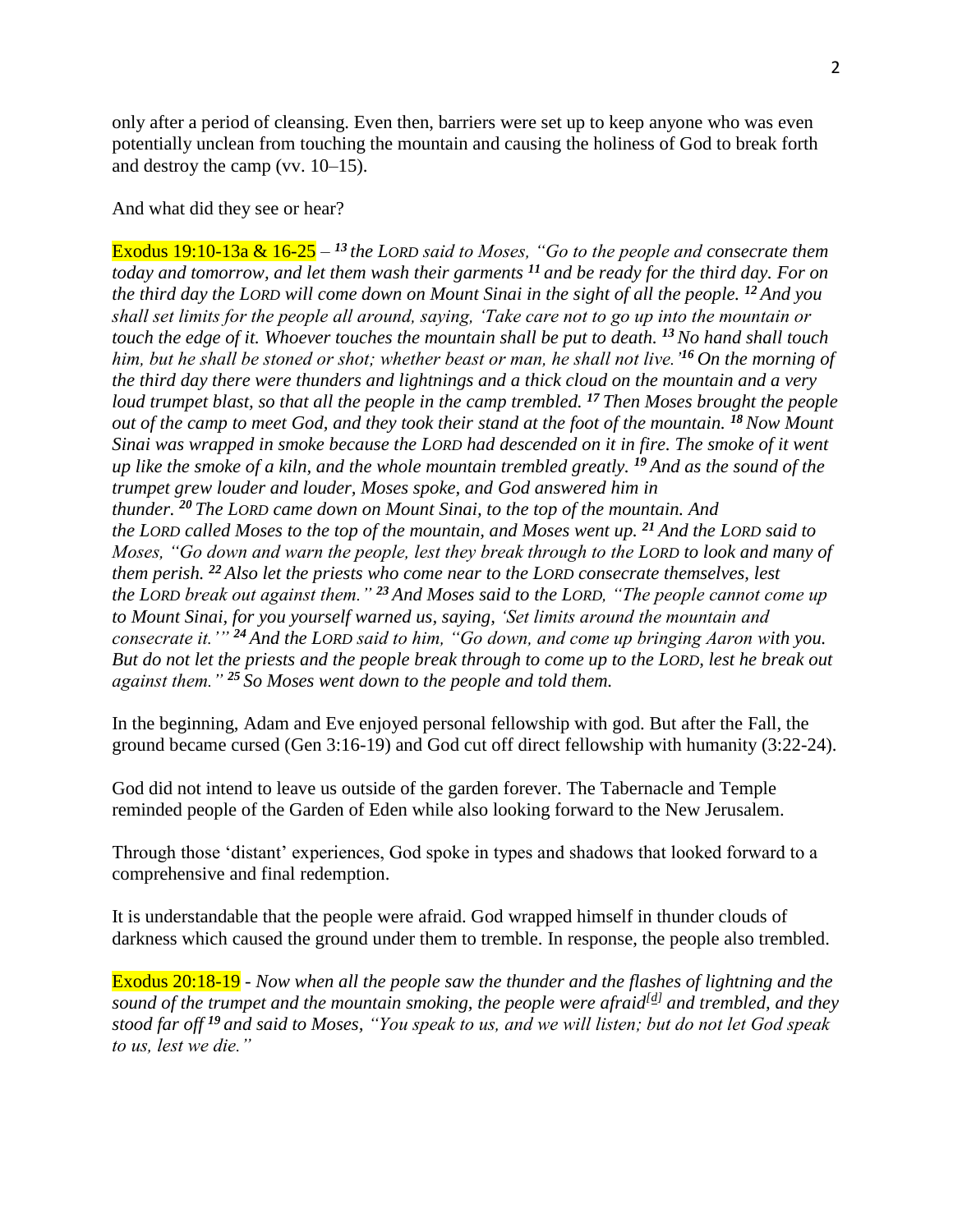Sinai, representing judgement and punishment and the Old Covenant was literally a mountain of fear. Why?

Because seeing God without any mediator, any covering for our sin, should make us afraid.

The law is a mirror that reflects our hearts. By it, we know that we have sinned and offended God. As a result, we tremble like Hebrews before Sinai.

The apostle Paul learned this…

Romans 7:7-11 - *Yet if it had not been for the law, I would not have known sin. For I would not have known what it is to covet if the law had not said, "You shall not covet." <sup>8</sup> But sin, seizing an opportunity through the commandment, produced in me all kinds of covetousness. For apart from the law, sin lies dead. <sup>9</sup> I was once alive apart from the law, but when the commandment came, sin came alive and I died. <sup>10</sup> The very commandment that promised life proved to be death to me. <sup>11</sup> For sin, seizing an opportunity through the commandment, deceived me and through it killed me.*

## And then declared,

Galatians 3:10-11 - *For all who rely on works of the law are under a curse; for it is written, "Cursed be everyone who does not abide by all things written in the Book of the Law, and do them." <sup>11</sup>Now it is evident that no one is justified before God by the law, for "The righteous shall live by faith.*

But…. thanks be to God….Paul continues

Galatians 3:13-14 - *Christ redeemed us from the curse of the law by becoming a curse for us for it is written, "Cursed is everyone who is hanged on a tree"— <sup>14</sup> so that in Christ Jesus the blessing of Abraham might come to the Gentiles, so that we might receive the promised Spirit through faith.*

Which brings us to.....

# **Second: And Now, Mount Zion. 22-24**

The Mountain of the New Covenant is Mount Zion, representing the heavenly Jerusalem.

Ever since David conquered it as a Jebusite stronghold –

Palm 132:13-14 - *For the LORD has chosen Zion; he has desired it for his dwelling place: <sup>14</sup> "This is my resting place forever; here I will dwell, for I have desired it.*

Under the New Covenant, we once again have direct access to God, by God…

Two thousand years ago, God tore the veil that separated us from himself. As a result,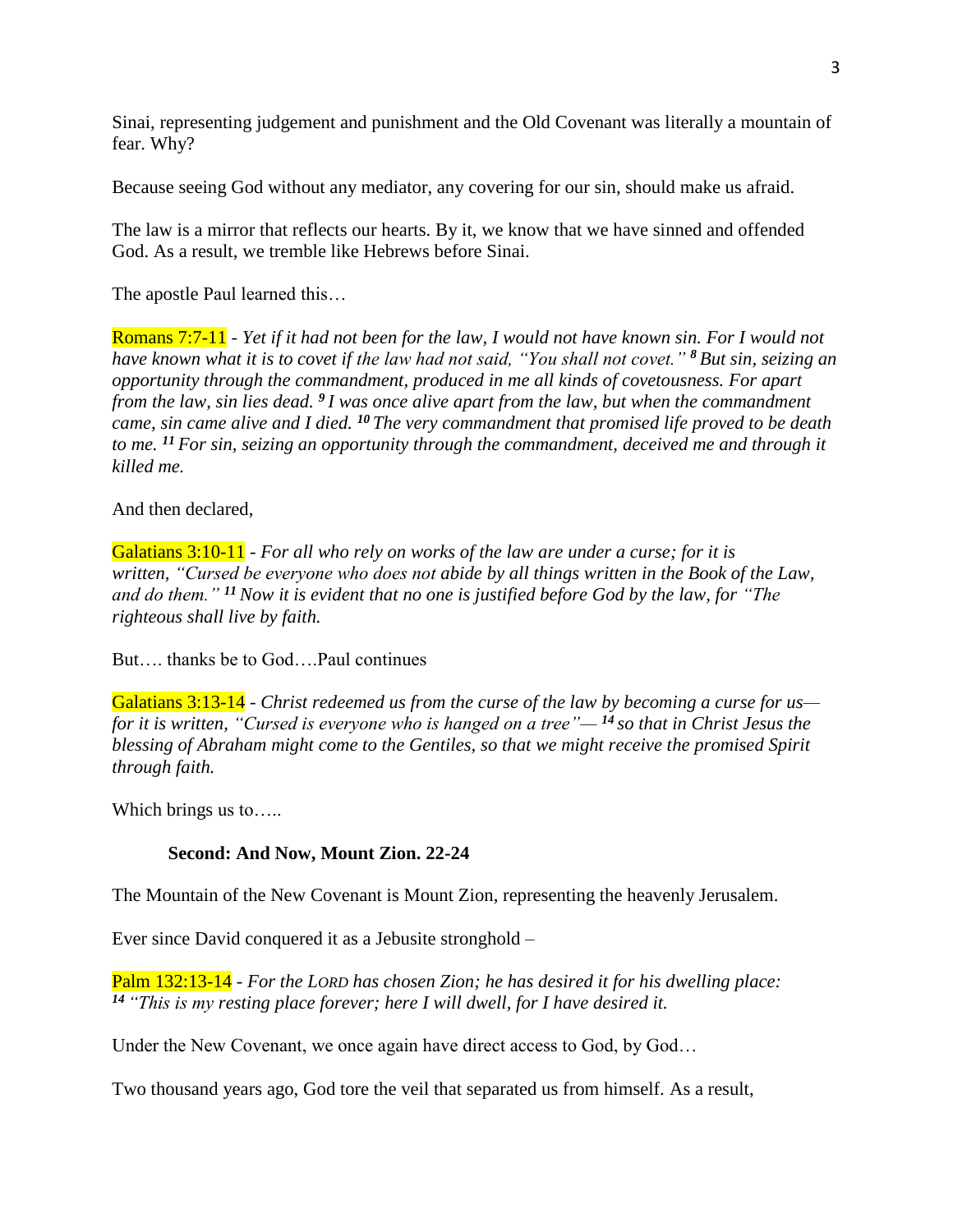1 Timothy 2:5 - *For there is one God, and there is one mediator between God and men, the man Christ Jesus,*

And it is for this reason that the book of Hebrews has been written; that the readers will hold fast to Christ who is the only access to God.

a) Mount Zion

Sinai was covered with clouds, but Zion is a city of light. Sinai is untouchable but Zion is approachable. Sinai was forbidding and terrifying, Zion is inviting and gracious.

Sinai was closed to everyone because no one can please God on Sinai's terms – perfect fulfilment of the law. Zion is open to all who trust in Jesus because Christ has met those terms on our behalf.

b) The City of the Living God

This is "the city that has foundations, whose designer and builder is God" (Hb 11:10).

We are now ambassadors on earth but will one day be residents of that city. In the interim, we are encouraged not to lose sight of Zion or its value

Romans 8:16-18 - *The Spirit himself bears witness with our spirit that we are children of God, <sup>17</sup> and if children, then heirs—heirs of God and fellow heirs with Christ, provided we suffer with him in order that we may also be glorified with him. <sup>18</sup> For I consider that the sufferings of this present time are not worth comparing with the glory that is to be revealed to us.*

c) Innumerable angels in festal gathering

1 Peter 1:10-12 *– Of the which salvation the Prophets have inquired and searched, which prophesied of the grace that should come unto you, <sup>11</sup> Searching when or what time the Spirit which testified before of Christ which was in them, should declare the sufferings that should come unto Christ, and the glory that should follow. <sup>12</sup> Unto whom it was revealed, that not unto themselves, but unto us they should minister the things, which are showed unto you by them which have preached unto you the Gospel by the holy Ghost [\[j\]](https://www.biblegateway.com/passage/?search=1+peter+1&version=GNV#fen-GNV-30375j) sent down from heaven, the which things the Angels desire to behold.*

These are the same angels who stood at Sinai ready to enact judgement on anyone who disobeyed God's warnings about the mountain

Galatians 3:19 - *Why then the law? It was added because of transgressions, until the offspring should come to whom the promise had been made, and it was put in place through angels by an intermediary.*

These are the same angels who stood ready to rescue Jesus from the cross –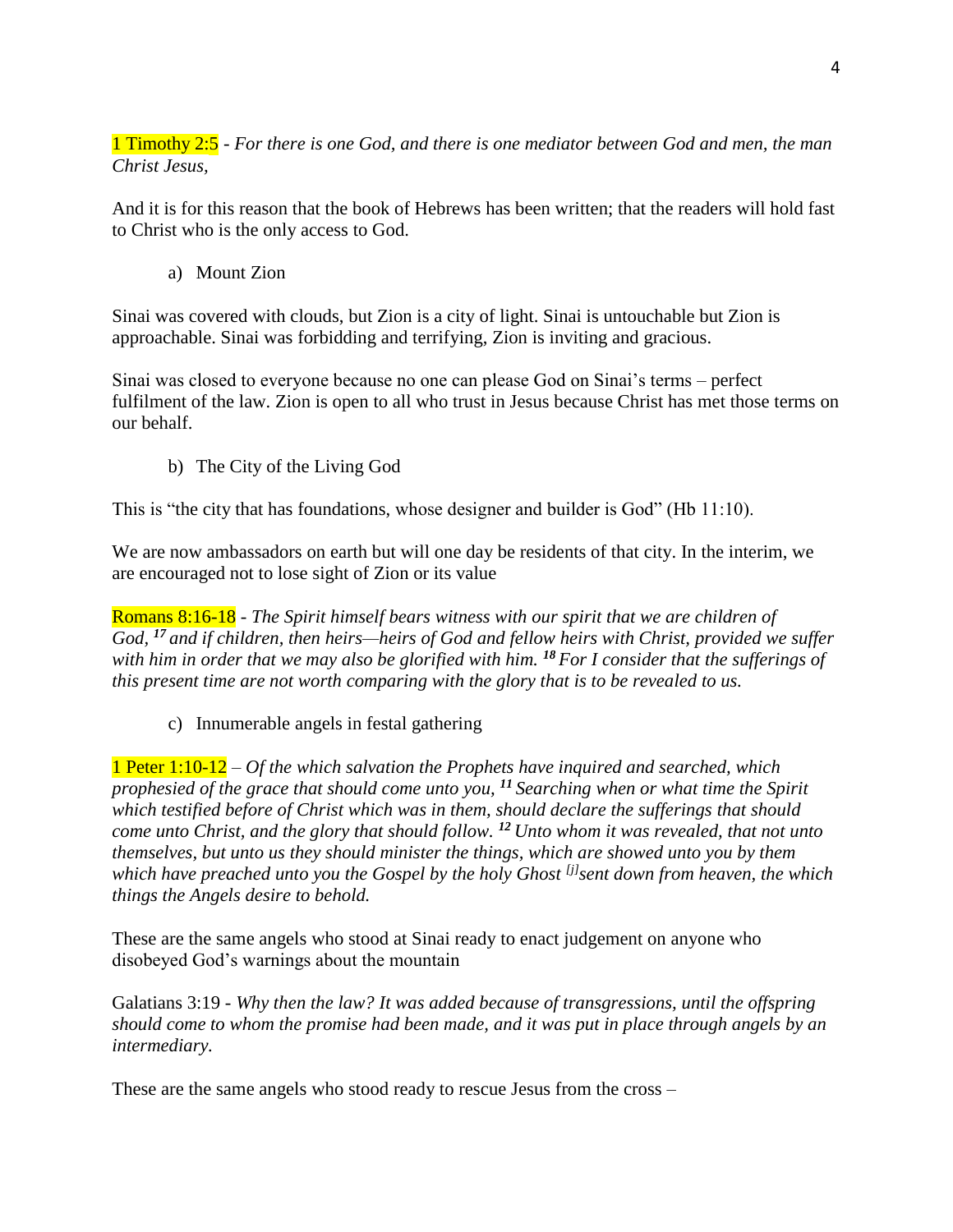Matthew 26:53 – (Jesus to Peter in Gethsemane) – "*Do you think that I cannot appeal to my Father, and he will at once send me more than twelve legions of angels?"*

But in heaven…

Revelation 5:11-12 - *Then I looked, and I heard around the throne and the living creatures and the elders the voice of many angels, numbering myriads of myriads and thousands of thousands, <sup>12</sup> saying with a loud voice, "Worthy is the Lamb who was slain, to receive power and wealth and wisdom and might and honor and glory and blessing!"*

d) The assembly of the firstborn who are enrolled in heaven

We are "*heirs of God and fellow heirs with Christ"* (Ro 8:17, 29).

Jesus is our elder brother and "*the firstborn from the dead*" (Col 1:18).

e) God, the judge of all

As such, the readers of Hebrews should fear God more than those who presently persecute them. Why? Because only God can…

f) The spirits of the righteous made perfect

Only God through Jesus can make the readers right with God

• The problem

Isaiah 64:6 - *We have all become like one who is unclean, and all our righteous deeds are like a polluted garment.*

• The solution

Just as God clothed Adam and Eve (Gen 3:21).

Isaiah 61:10 - *<sup>10</sup> I will greatly rejoice in the LORD; my soul shall exult in my God, for he has clothed me with the garments of salvation; he has covered me with the robe of righteousness,*

g) Jesus, the mediator of a new covenant

It is Jesus who has done all of this. And how?

h) The sprinkled blood that speaks a better word than the blood of Abel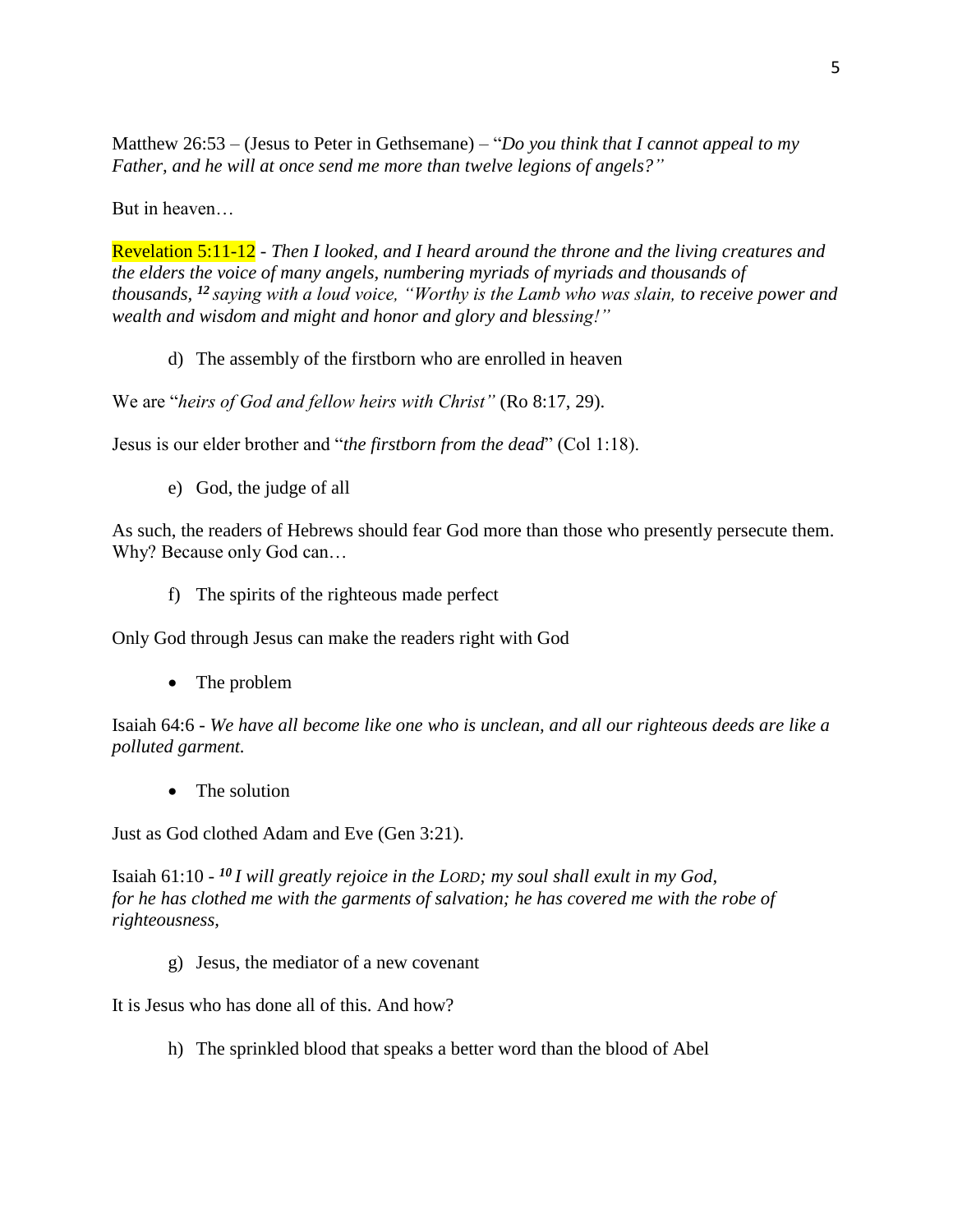The blood of Abel is not Abel's blood but the blood of the sacrifice he offered. Abel's sacrifice was acceptable to God because it was offered in faith toward Jesus. It had no atoning power in and of itself.

On the cross, Jesus was "*making peace by the blood of the cross*" (Col 1:20).

Because of all of this –

# **Third: A Final Warning 25-29**

V 25 – "*See that you do not refuse him who is speaking*."

The writer is discouraging his readers from returning to the Temple by reminding them of "*the ministry of death, carved in letters on stone…"* (2 Cor 3:7).

Our application is not to refuse Jesus as the Hebrews did in the wilderness and were condemned to live there until they died without entering the Promised Land.

Why not refuse him?

*For if they did not escape when they refused him who warned them on earth, much less will we escape if we reject him who warns from heaven. <sup>26</sup> At that time his voice shook the earth, but now he has promised, "Yet once more I will shake not only the earth but also the heavens." <sup>27</sup> This phrase, "Yet once more," indicates the removal of things that are shaken—that is, things that have been made—in order that the things that cannot be shaken may remain.*

Verse 26 refers to Mount Sinai and the trembling of the earth experienced by the Israelites (Ex. 19:18) that demonstrated the solemnity and responsibility of the old covenant. Yet this shaking was only a foretaste of the greater shaking to come. In verse 27, the writer quotes

Haggai 2:6 - *For thus says the LORD of hosts: Yet once more, in a little while, I will shake the heavens and the earth and the sea and the dry land. <sup>7</sup> And I will shake all nations…*

and the promise God makes to shake the entire universe at the coming of His glory. When that happens, only that which is unshakable will remain. Thus, to abandon Jesus would be to trust in those things that, at His coming, will be destroyed.

## When the Scripture speaks to

Revelation 4:1-6 - *After this I looked, and behold, a door standing open in heaven! And the first voice, which I had heard speaking to me like a trumpet, said, "Come up here, and I will show you what must take place after this." <sup>2</sup> At once I was in the Spirit, and behold, a throne stood in heaven, with one seated on the throne. <sup>3</sup> And he who sat there had the appearance of jasper and carnelian, and around the throne was a rainbow that had the appearance of an emerald. <sup>4</sup> Around the throne were twenty-four thrones, and seated on the thrones were twentyfour elders, clothed in white garments, with golden crowns on their heads. <sup>5</sup> From the throne*